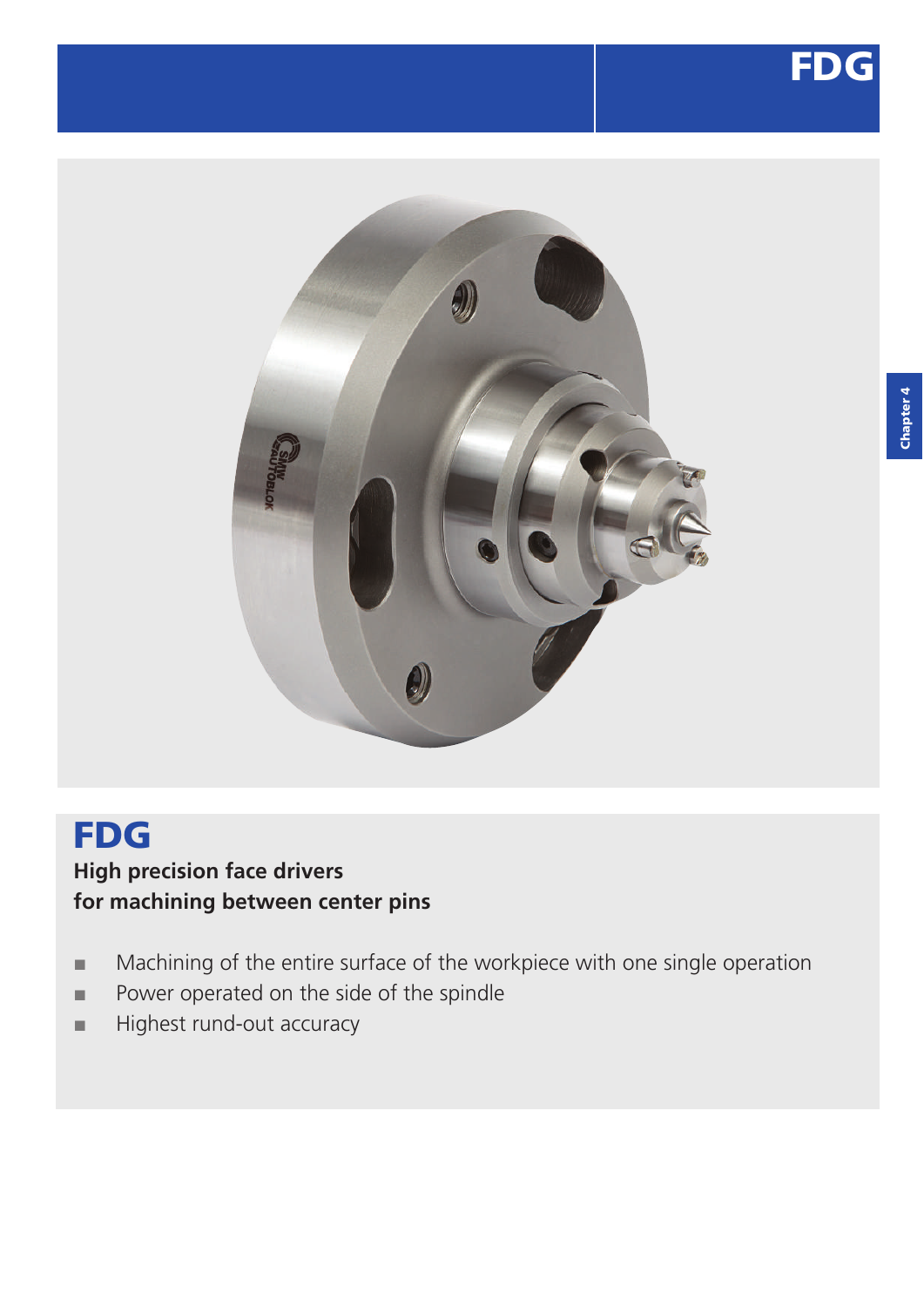

### ■ **Power operated on the side of the spindle**



#### **Application/customer benefits**

- Machining of the entire surface of the workpiece in one single operation
- For the machining of the surface of soft and hardened workpieces
- Center pin with carbide insert for highest running accuracy

## **Technische features**

- Highest run-out accuracy < 0.003 mm
- Compensating drive elements
- Retractable drive pins in case of on- or off-loading
- Fine adjustment at face drivers for highest run-out requirements

# **Standard equipment Accessories**<br>Face driver FDG **Proportional Accessories**

without changeable parts

Pneumatic pancake cylinder CPG-FDG<br>Id.No. 045891



Subject to technical changes.

For more detailed information please ask for customer drawing.

## **Technical Data**

| Id.-No. | Id.-No.   | <b>Type</b>        | d   | <b>Center</b> | d <sub>5</sub> | d7 | d <sub>8</sub> | d9 | Clamping dia Ø |                |                |
|---------|-----------|--------------------|-----|---------------|----------------|----|----------------|----|----------------|----------------|----------------|
| Z140    | KK size 6 |                    |     | Ø             |                |    |                |    | D <sub>1</sub> | D <sub>2</sub> | D <sub>3</sub> |
| 204869  | 204876    | $FDG$ <sub>0</sub> | 65  | $1 - 3$       | 18             | 16 | 1,5            | 48 | 6              | 9              | 15             |
| 204870  | 204877    | FDG 1              | 65  | $1 - 5$       | 18             | 18 | 3              | 48 | 8              | 11             | 17             |
| 204871  | 204878    | FDG <sub>2</sub>   | 65  | $2 - 6,5$     | 18             | 21 | 4,25           | 48 | 11             | 14             | 20             |
| 204872  | 204879    | FDG <sub>3</sub>   | 65  | $4 - 8.5$     | 18             | 25 | 6,25           | 48 | 15             | 18             | 24             |
| 204873  | 204880    | FDG4               | 77  | $4 - 9$       | 25             | 38 | 6,5            | 60 | 27             | 30             | 36             |
| 204874  | 204881    | FDG <sub>5</sub>   | 85  | $6 - 11$      | 25             | 46 | 8,5            | 68 | 35             | 38             | 44             |
| 204875  | 204882    | FDG 6              | 110 | $10 - 15$     | 25             | 62 | 12,5           | 85 | 50             | 53             | 59             |

Face drivers with morse taper retainer according to DIN 228 available on request.